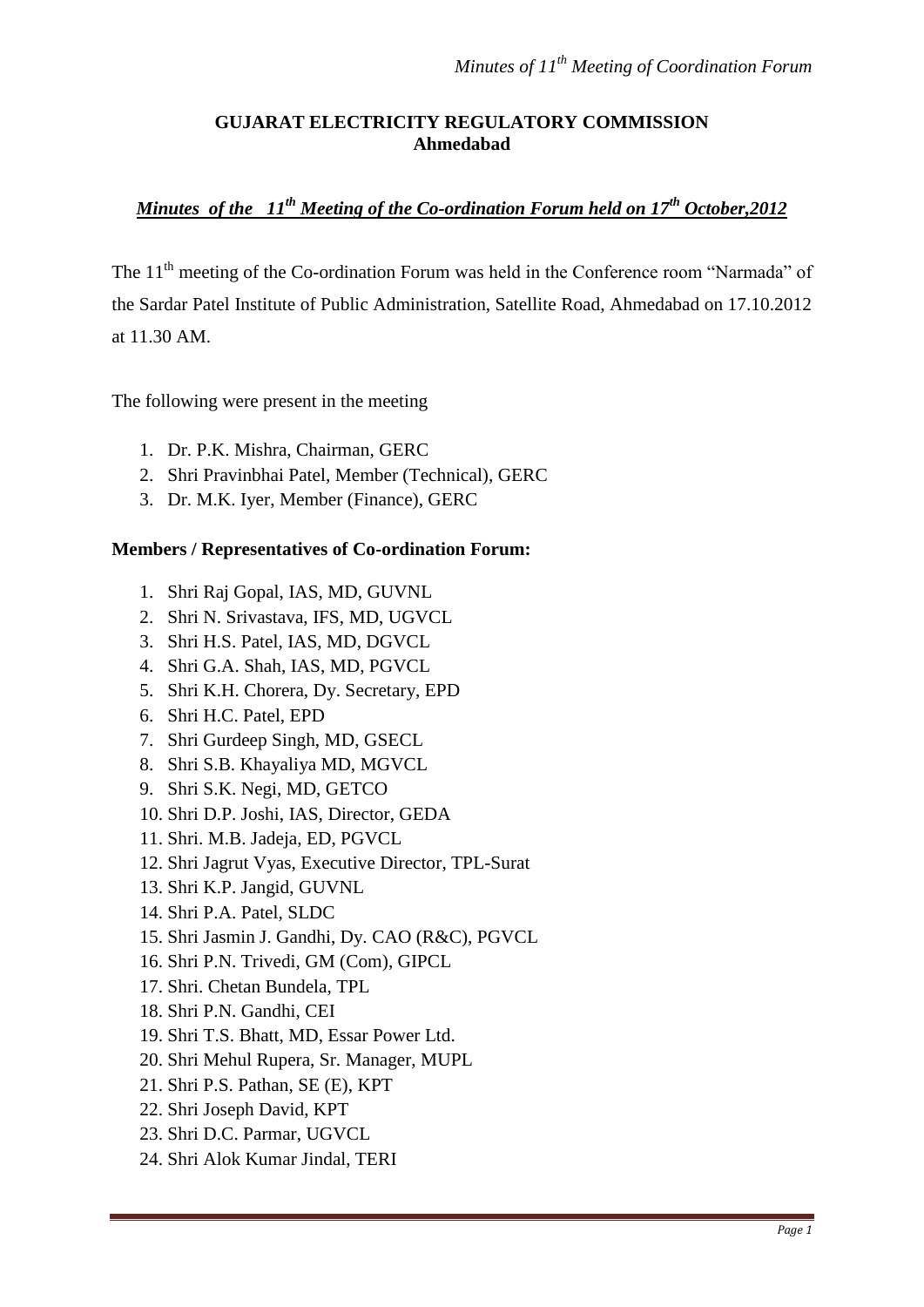### **Officers of the Commission:**

- 1. Shri D.R. Parmar, Joint Director
- 2. Shri B.R. Joshi, Consultant (Technical)
- 3. Shri S.T. Anada, Dy. Director
- 4. Shri Apurva Adhvaryu, Dy. Director
- 5. Shri Gopal Dayalani, Dy. Director

The meeting was presided over by Dr. P.K. Mishra, Chairman, GERC.

In his welcome address, Chairman introduced the new members who recently took over their respective organizations as Managing Director. They are Shri Raj Gopal, MD, GUVNL, Shri Khyalia, MD, MGVCL and Shri G.A. Shah, MD, PGVCL. Thereafter, he took the agenda items for discussion.

# **Item No.1: Approval of the minutes of the 10th meeting of the Co-ordination Forum held on 27th April,2012.**

Minutes of the last meeting were circulated to the members and no comments have been received so far. Hence, the minutes of the last meeting were confirmed.

# **Item No.2: Action Taken Report on the minutes of the 10th Meeting of the Coordination Forum**

The Commission observed that though the minutes of the meeting is being circulated within a short time after the meeting to all the members, action taken reports on the decision of the meeting are not being submitted even after expiry of 2/3 months. The Commission emphasized the need to submit compliance report within 30 days after receipt of the minutes and not wait for the next meeting.

Item No.2 (d): The issue of electricity corridor in the urban area was discussed. It was informed that TPL has filed a petition in this regard before the Commission and the Commission has directed TPL to implead all the Utilities in the State as well as the Energy and Petrochemicals Department and Urban Development Department of the State Government as parties. It was suggested by members that involvement of Revenue Department and Industries Department will also be required for resolving the issue. MD, DGVCL stated that recently revenue department has decided to reserve land for all the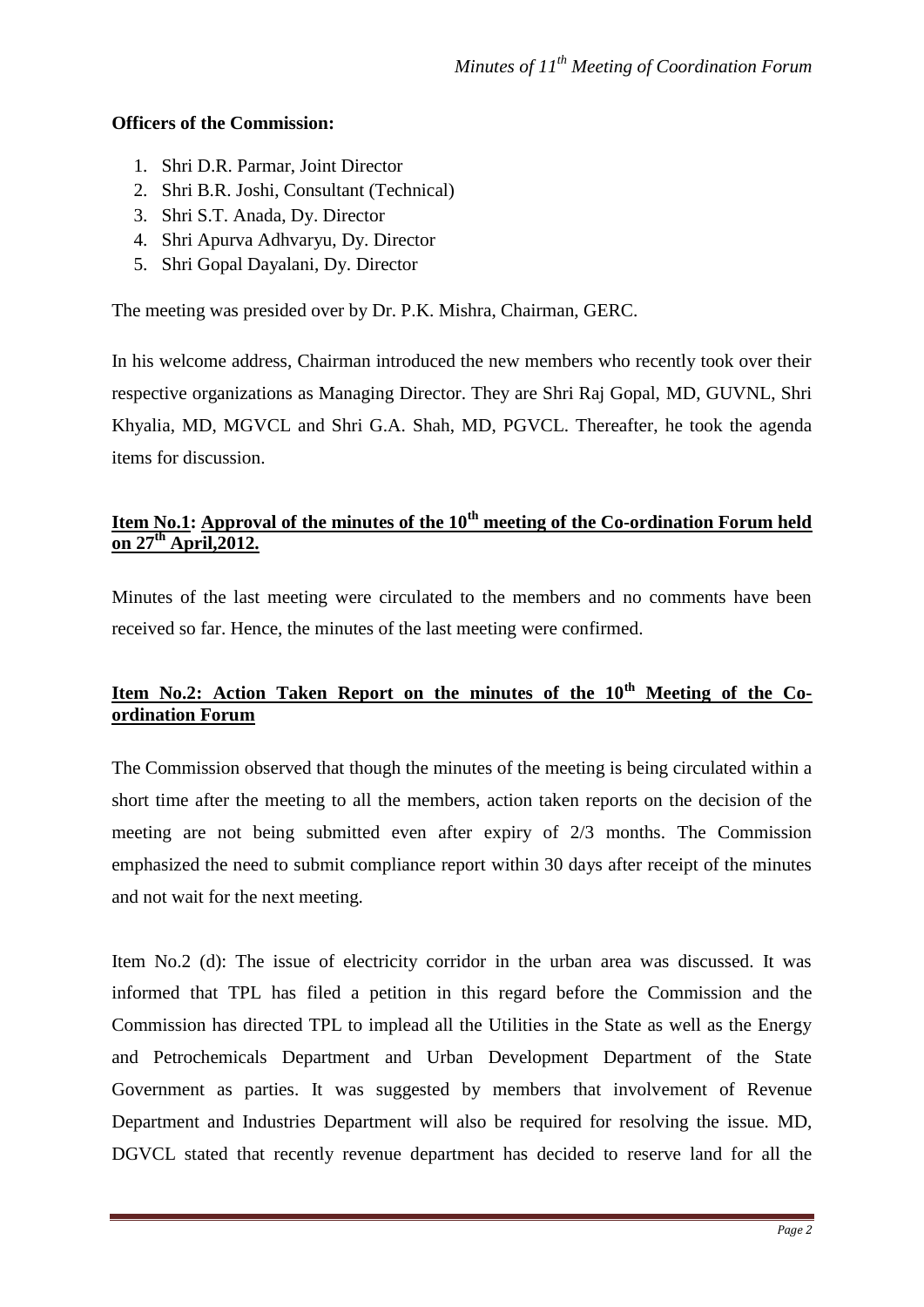utilities including electricity. TPL stated that in the notification issued by the Revenue Department, the private utilities are not included and hence, they are devoid of any benefit. All the members were requested to file their submissions in the above petition at an early date.

Item No.2 (3): OSD, EPD informed that deliberations have been held with Finance Department and Electricity Duty collector regarding re-structuring of electricity duty structure. After discussion, it has been found that apart from restructuring of the duty, some important amendments are also needed in the Bombay Electricity Duty Act. The entire process to carry out such amendments has been completed and a bill is proposed to be placed before the Assembly in the next session. Member (T), GERC, while noting the recent reduction made in the Electricity duty by State Government, emphasized to do away with ad valorem based recovery of electricity duty and opined to recover electricity duty on per unit basis. Chairman, GERC, advised Electricity Duty collector to represent the opinion of the Commission in an affirmative manner and apprise the State Government about the implications of the present duty structure which does not co-relate with the tariff structure. {Action: EPD and Collector of ED}

Item No. 2 (6): While taking note of the actions taken by the discoms to improve the safety, it was observed that there is no marked reduction in the accidents. It was observed that a number of accidents are taking place in the PGVCL area and MD, PGVCL, was requested to come up with an analysis of the accidents that took place during the last three years in the next meeting. While discussing a recent case of death of a boy in UGVCL area due to electrocution while switching on the broadband connection, it was pointed out by the discoms that hanging of cable wires by TV cable operators and other communication network operators on the LT lines of the Utilities was a common phenomenon nowadays and it needs immediate action. CEI stated that Govt. of India has given permission to broadband and cable network operators to hang their cable overhead but not using electric poles. The Commission advised discoms to take legal action against such operators and may file criminal complaint against them if the situation warrants. Chairman, GERC, advised discoms to create awareness amongst such cable operators and give a public notice to avoid recurrence of such accidents. {Action: Discoms and TPL}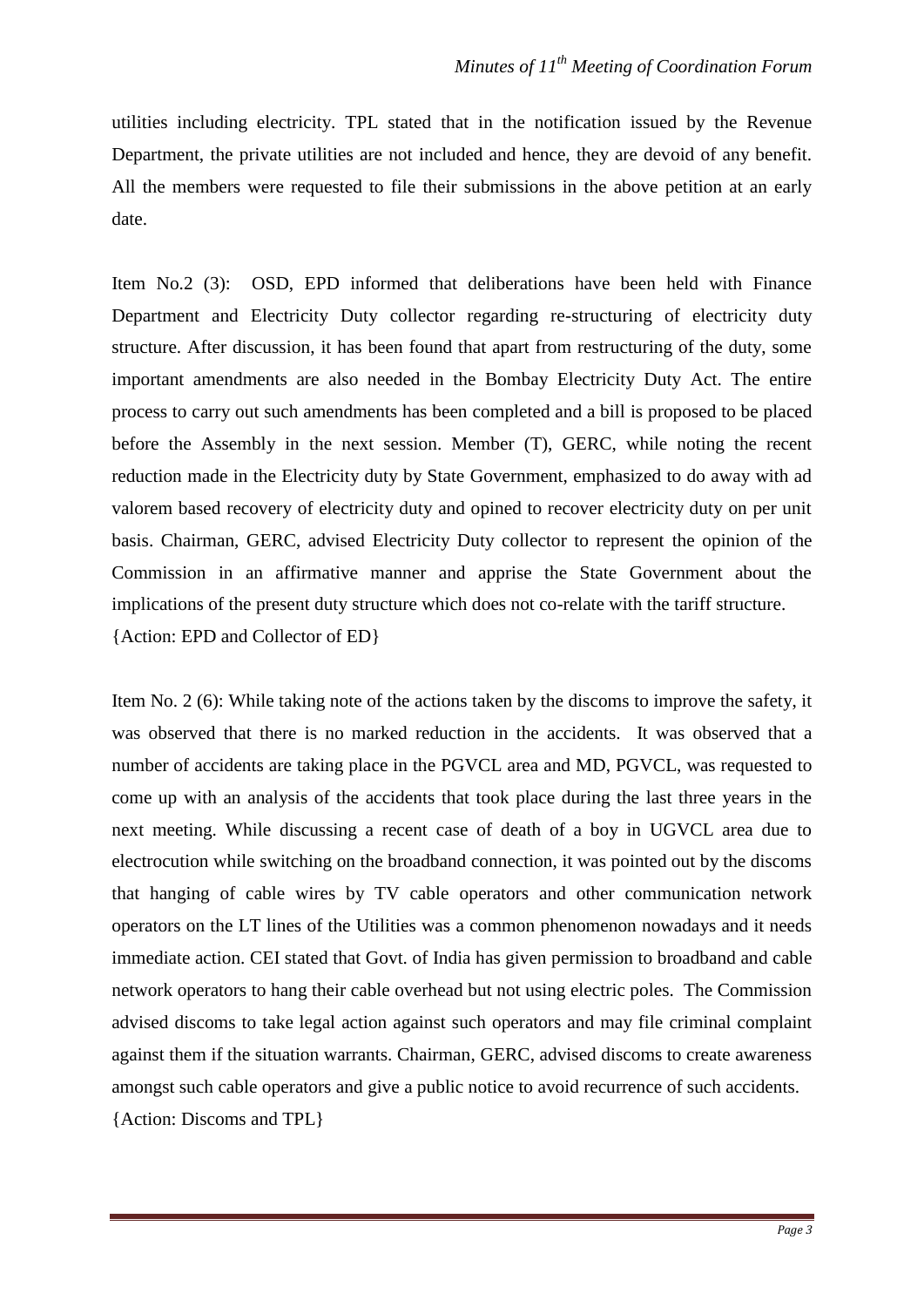Item No. 2 (13): PGVCL informed that a pilot project is undertaken at Halvad and Amreli for installation of energy efficient agriculture pump set. MD, MGVCL informed that they had received an offer from BEE for installation of energy efficient pump set. On analysing the offer and payback period, it has been found that it is not giving much value and hence, not viable to implement.

{Action: PGVCL}

Item No.6: The Commission opined that in case of non-compliance of Standard of Performance, the affected consumer should be properly compensated as per the regulations. {Action: Discoms and TPL}

Item No.11: The Commission observed that distribution loss of PGVCL remains very high in spite of various steps taken by them. The performance of PGVCL in this regard distorts the image of electricity sector of Gujarat as a whole. The Commission advised PGVCL to look into to adopting franchisee model for high loss making areas and report the Commission the concrete steps taken in this regard.

{Action: PGVCL}

#### **Item No.3: Tariff Orders for FY 2012-13**

All the distribution licensees confirmed the implementation of tariff orders for FY 2012-13 issued by the Commission on  $2<sup>nd</sup>$  June, 2012. It was observed by the Chairman, GERC, that it has been brought to the notice of Commission by some consumers that though the new tariff is applicable w.e.f.  $1<sup>st</sup>$  June 2012, the discoms are raising bills at new rates for the full billing period and not billing on proportionate basis for the consumption before and after  $1<sup>st</sup>$ June 2012. The discoms agreed that the proportionate billing may not be difficult in case of computerised billing. However, this may not be feasible in case of billing through handheld devices. It was suggested that in such cases, necessary adjustments should be given in the next billing cycle. All the discoms were requested to take necessary steps in this regard. TPL confirmed that proportionate billing is being done by them for the period after announcement of new tariff. The Commission reiterated that the licensees should file their next tariff petitions latest by  $30<sup>th</sup>$  November, 2012.

{Action: Discoms}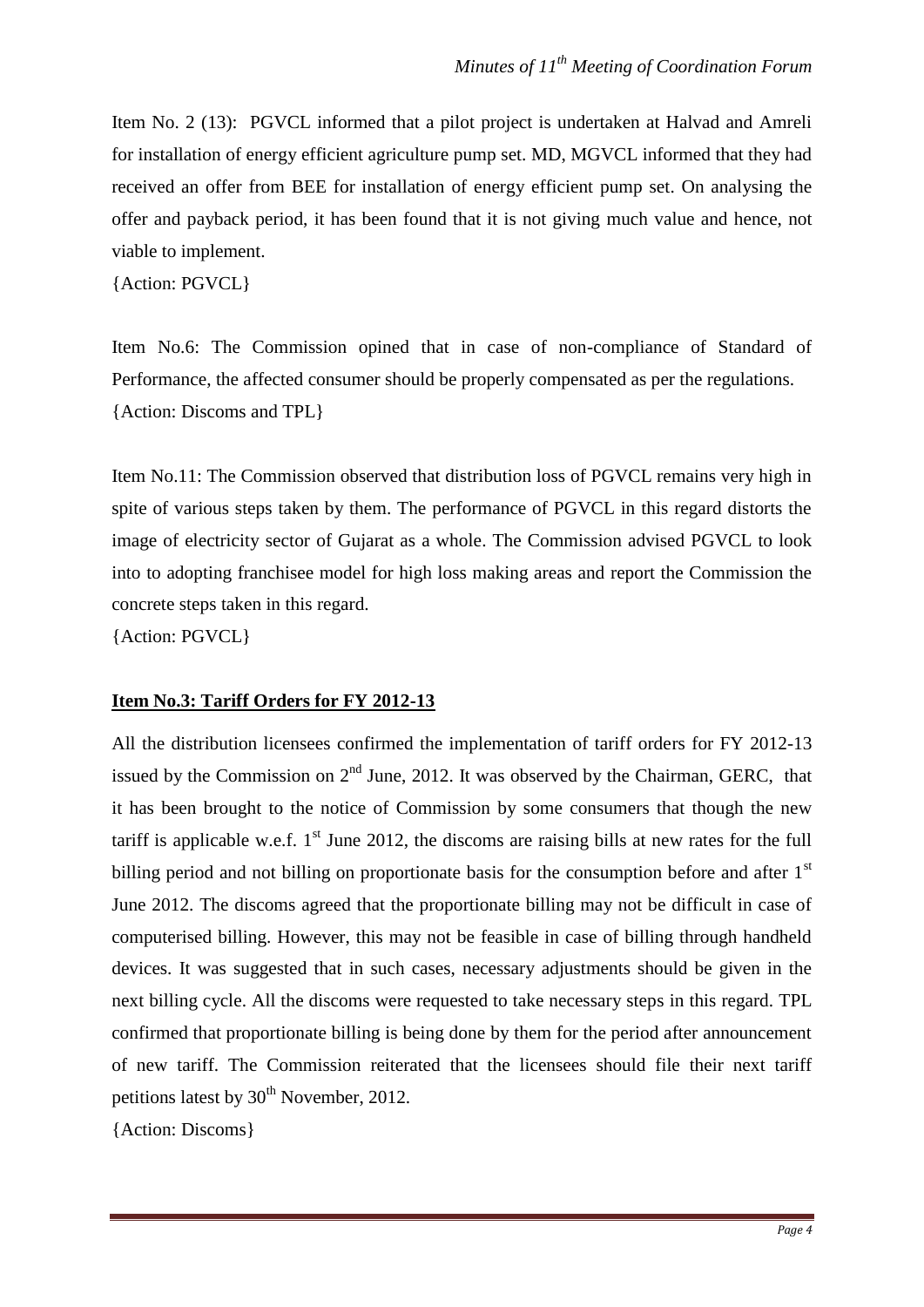# **Item No.4: Regulations on Demand Side Management**

MD, GUVNL confirmed that constitution of DSM cell for each discoms is under process and shall be completed soon. Chairman advised the licensees to have a look at the DSM plan prepared by TERI for Tamil Nadu for preparation of DSM plan. TPL also confirmed the constitution of DSM cell in a short period.

{Action: Discoms and TPL}

# **Item No.5: Fuel Audit of GSECL and TPL power stations**

It was informed that the Commission has appointed M/s PriceWaterhouseCoopers (PWC) as consultant to carry out fuel audit of GSECL and TPL power stations. It is expected that PWC shall submit draft final report to the Commission in a short time and same will be shared with TPL and GSECL for their comments.

# **Item No.6: Comprehensive Third Party Audit of Annual accounts of Discoms and TPL for FY 2010-11.**

It was informed that the Commission has engaged M/s NC Mittal & Co. to carry out independent third party audit of accounts of state owned discoms and TPL. TPL and GUVNL were advised to extend full cooperation to the auditor for their queries so as to complete the task within 20 days.

{Action: Discoms and TPL}

# **Item No.7: Highlights of Wind Tariff order**

It was informed that GUVNL has filed a review petition on the wind tariff order issued on  $8<sup>th</sup>$ August, 2012 on the ground that the wind power tariff is high and shall create burden on the consumers. Chairman, GERC, enquired with GETCO as to whether evacuation line can be erected by GETCO which at present is a responsibility of the developer for line up to 100 kms. GETCO explained their difficultly to take further responsibility of erecting the network due to severe ROW problems and other constraints being faced by them. MD, MGVCL explained that if evacuation lines is to be erected by GETCO then in case of wheeling of wind power by CPP, cost of such capital expenditure shall have to be passed on to the consumers. However, the Commission opined that development of renewable energy is the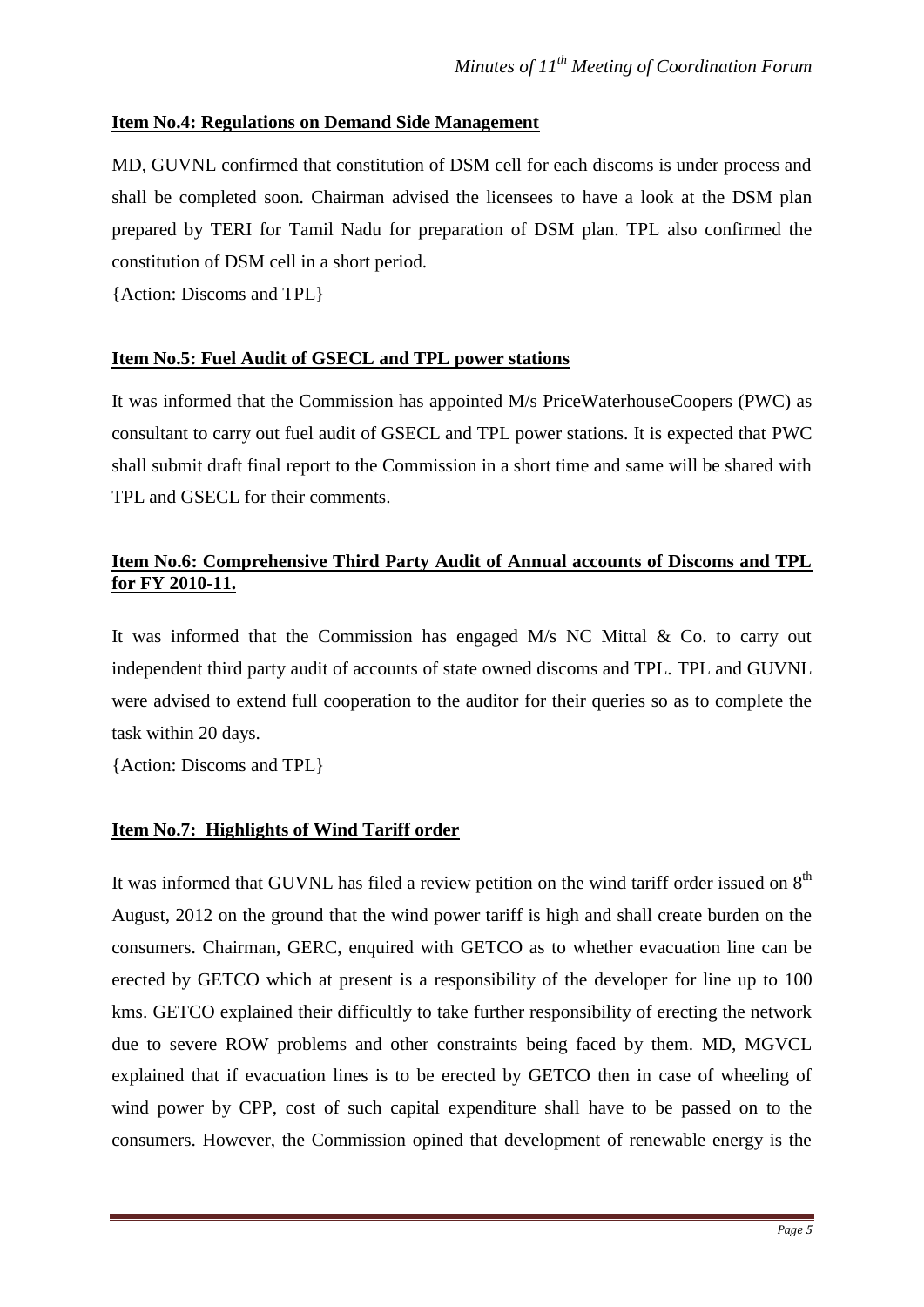responsibility of the entire society and some way should be found out to mitigate the difficulties.

#### **Item No.8: Standard of performance and Monitoring of CGRFs**

While discussing the SOP reports, the Commission observed that there is some inconsistency in reporting on meter replacement figures across the discoms and advised to re-check the figures and adopt a uniform methodology for reporting. Discoms reported that distribution transformer failure in quarter 2 is high due to summer loading. It has been observed by the Commission that discoms are having tendency to delay the implementation of the Ombudsman's orders and to file appeal before the High Court just to protect in some cases, a wrong decisions taken by their officials. It is not a healthy practice and not at all desirable. The licensee is free to file appeal before the High Court against the order of the Ombudsman but it should be in a time-bound manner. It was suggested that the Managing Directors should review SOP compliances and compliance of CGRF as well as Ombudsman orders on a regular basis.

It was mentioned that the Commission was in receipt of several complaints from consumers and consumer organizations and the same are being sent to the respective distribution licensees from time to time. Amongst such complaints, complaints from consumers of Vatva Industrial Estate Association against TPL was discussed at length. TPL was advised to discuss the issue with AMC and Vatva Industrial Estate Association to resolve the issue of road opening permission. TPL confirmed that they are in the process of resolving the issue amicably with the industrial association and expressed that the issue shall be resolved shortly. {Action: Discoms and TPL}

#### **Item No.9: Presentation by PGVCL on its T&D Loss**

PGVCL made a presentation regarding T&D Loss in their area. Copy of the presentation is attached herewith as Annexure I. PGVCL informed that some feeders having loss greater than 80% have been selected and activities for loss reduction shall be concentrated on those feeders. The Commission observed that in spite of various activities carried out so far distribution loss figures are still high. The PGVCL should apprise the Commission in the next meeting about its achievement for loss reduction. Chairman, GERC, directed the PGVCL to intensify installation of meter on agriculture transformers so that Energy Audit can be carried